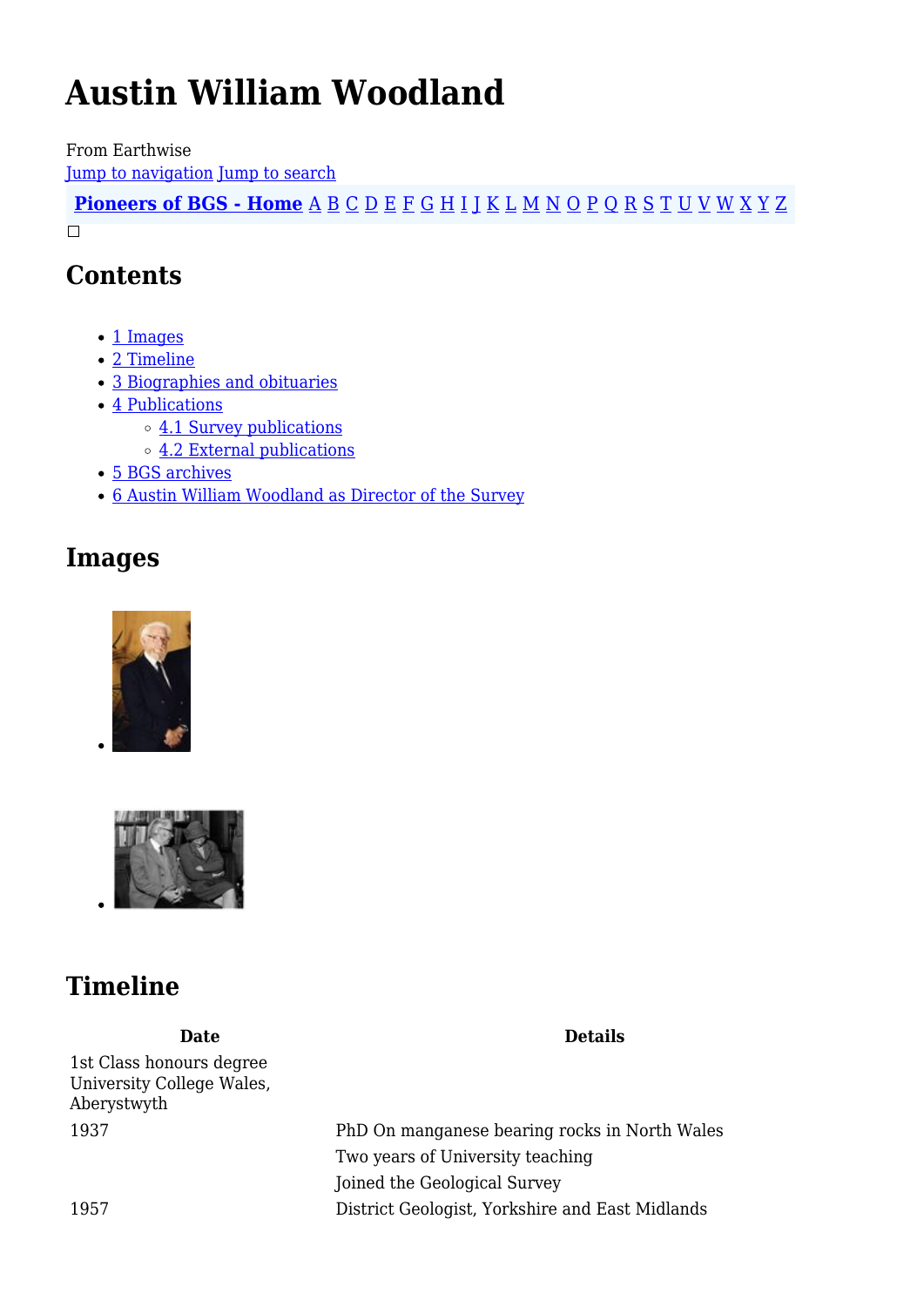| 1959               | Moved to Leeds Office                                                     |
|--------------------|---------------------------------------------------------------------------|
| 1962               | In charge NE Field Unit                                                   |
| 1962               | Assistant Director for Northern England                                   |
| 1971               | Move to London - Deputy Director                                          |
| 1976-1979          | Director of Survey                                                        |
| 11th November 1990 | Died in Cardiff                                                           |
| 1963-1970          | Council YGS                                                               |
| 1965               | Vice-President YGS                                                        |
| 1967-1968          | President YGS                                                             |
| 1963-1967          | Secretary General International Congress of Carboniferous<br>Stratigraphy |

# **Biographies and obituaries**

Obituaries: Austin William Woodland (1914–1990) Proceedings of the Yorkshire Geological Society, 48, 345-346, 1 May 1991,<https://doi.org/10.1144/pygs.48.3.345a>

Evans, W. (2004, September 23). Woodland, Austin William (1914–1990), geologist and geological administrator. Oxford Dictionary of National Biography. Retrieved 2 Sep. 2020, from [https://www.oxforddnb.com/view/10.1093/ref:odnb/9780198614128.001.0001/odnb-9780198614128](https://www.oxforddnb.com/view/10.1093/ref:odnb/9780198614128.001.0001/odnb-9780198614128-e-75161) [e-75161](https://www.oxforddnb.com/view/10.1093/ref:odnb/9780198614128.001.0001/odnb-9780198614128-e-75161).

# **Publications**

#### **Works listed in the BGS Library catalogue**

# **Survey publications**

Woodland, A.W. Address by the Director on the occasion of the dedication of the John Smith Flett Lecture Theatre : Bulletin of the Geological Survey of GB no.70, 1979 p.1-2.

Woodland, A.W. ; Evans, W.B. ; Stephens, J.V. (1957). Classification of the Coal Measures of South Wales with special reference to the Upper Coal Measures. Bulletin of the Geological Survey of Great Britain no.13 ; Bulletin of the Geological Survey of GB no.13, 1957 p.6-13 (1957) ; p.6-13.

Woodland, A.W. ; Evans, W.B. ; Geological Survey of Great Britain (1964). The geology of the south Wales coalfield. Part IV, The country around Pontypridd and Maesteg, explanation of one-inch geological sheet 248. 3rd ed.. (Memoirs of the Geological Survey of Great Britain. England and Wales). London : Her Majesty's Stationery Office.

Woodland, A.W. ; Institute of Geological Sciences. The Llanbedr (Mochras Farm) borehole : Report of the Institute of Geological Sciences no.71/18, 1971 - 115p.

Woodland, A.W. ; Archer, A.A. ; Evans, W.B. ; Calver, M.A. ; Geological Survey of Great Britain (1957). Recent boreholes into the Lower Coal Measures below the Gellideg-Lower Pumpquart coal horizon in South Wales : Bulletin of the Geological Survey of GB no.13, 1957 p.39-60. Bulletin of the Geological Survey of Great Britain no.13 (1957) ; p.39-60.

Woodland, A.W. ; Wright, J.E. ; Gray, D.A. ; Snelling, N.J. ; Institute of Geological Sciences (1979). Report on visit to Peoples Republic of China by delegation of official geologists from United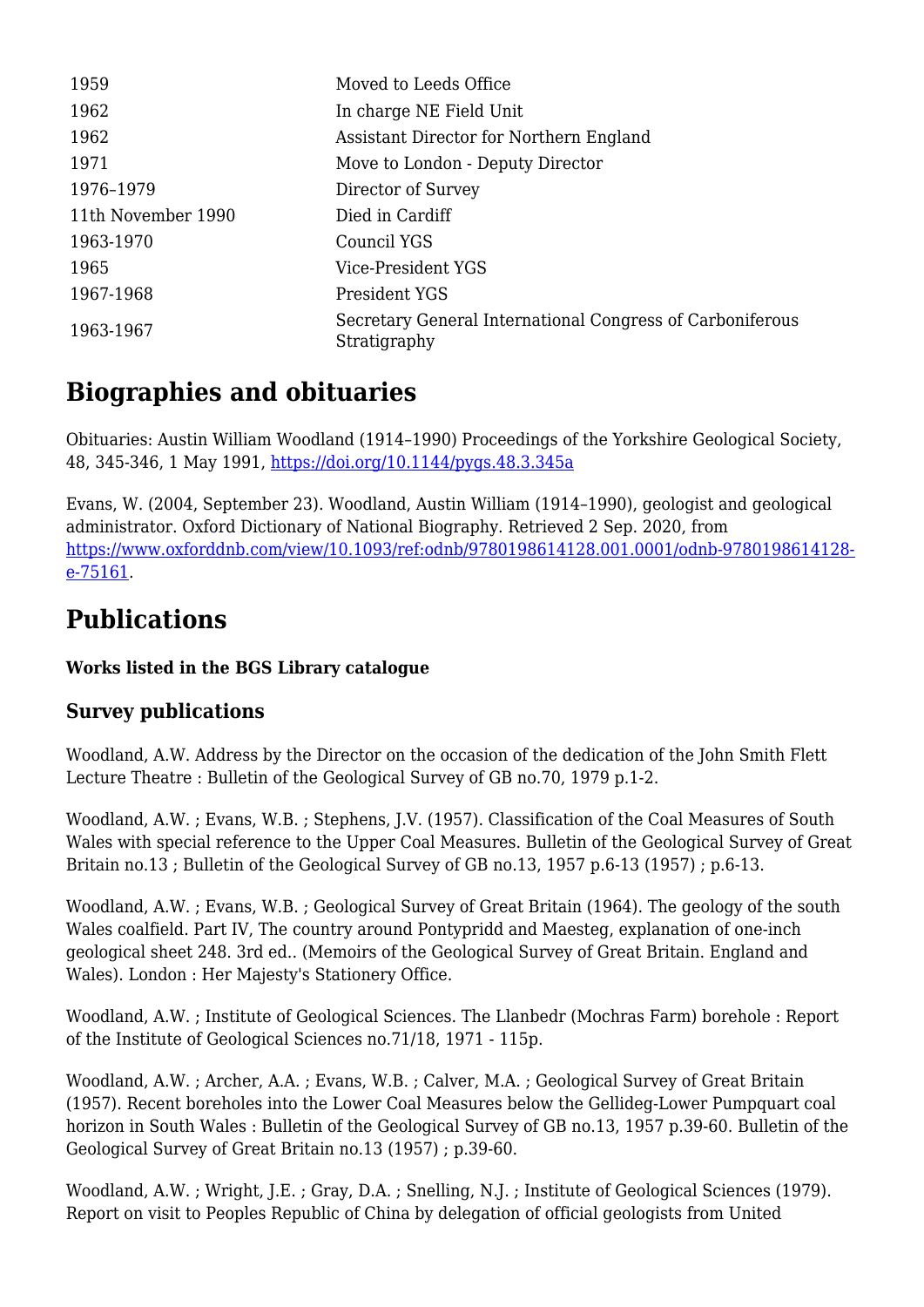Kingdom, April 1979. London : Institute of Geological Sciences.

Woodland, A.W. ; Geological Survey of Great Britain (1942). Water supply from underground sources of Cambridge - Ipswich district (quarter - inch geological sheet 16) part 9 Well - catalogues for new series one - inch sheets 223 (Braintree), 224 (Colchester), 225 (Felixstowe), 241 (Chelmsford) and 242 (Brightlingsea) : Geological Survey of Great Britain Wartime Pamphlet 20/9.

Woodland, A.W. ; Geological Survey of Great Britain. Water supply from underground sources of Cambridge - Ipswich district (quarter-inch geological sheet 16) : part 1 Well-catalogues for new series one-inch sheets 172 (Ramsey), 187 (Huntingdon) and 204 (Biggleswade), Geological Survey of Great Britain Wartime Pamphlet 20/1, 1942 - 42p.

Woodland, A.W. ; Geological Survey of Great Britain. Water supply from underground sources of Cambridge - Ipswich district (quarter-inch geological sheet 16) : part 4 Well-catalogues for new series one-inch sheets 175 (Diss) and 176 (Lowestoft), Geological Survey of Great Britain Wartime Pamphlet 20/4, 1942 - 55p.

Woodland, A.W. ; Geological Survey of Great Britain. Water supply from underground sources of Cambridge - Ipswich district (quarter-inch geological sheet 16) : part 5 Well-catalogues for new series one-inch sheets 190 (Eye) and 191 (Saxmundham), Geological Survey of Great Britain Wartime Pamphlet 20/5, 1942 - 70p.

Woodland, A.W. ; Geological Survey of Great Britain. Water supply from underground sources of Cambridge - Ipswich district (quarter-inch geological sheet 16) : part 6 Well-catalogues for new series one-inch sheets 207 (Ipswich) and 208 (Woodbridge), Geological Survey of Great Britain Wartime Pamphlet 20/6, 1942 - 66p.

Woodland, A.W. Water supply from underground sources of Cambridge - Ipswich district (quarterinch geological sheet 16) : part 7 Well-catalogues for new series one-inch sheets 221 (Hitchin) and 222 (Great Dunmow), Geological Survey of Great Britain Wartime Pamphlet 20/7, 1945 - 82p.

Woodland, A.W. ; Geological Survey of Great Britain. Water supply from underground sources of Cambridge - Ipswich district (quarter-inch geological sheet 16) : part 8 Well-catalogues for new series one-inch sheets 239 (Hertford) and 240 (Epping), Geological Survey of Great Britain Wartime Pamphlet 20/8, 1942 - 76p.

Woodland, A.W. ; Museum of Practical Geology (1943). Water supply from underground sources of Cambridge - Ipswich district (quarter-inch geological sheet 16) part 2 Well-catalogues for new series one-inch sheets 173 (Ely), 188 (Cambridge) and 205 (Saffron Walden) : Geological Survey of Great Britain Wartime Pamphlet 20/2.

Woodland, A.W. ; Geological Survey of Great Britain (1942). Water supply from underground sources of Cambridge - Ipswich district (quarter-inch geological sheet 16) part 3 Well-catalogues for new series one-inch sheets 174 (Thetford), 189 (Bury St Edmunds) and 206 (Sudbury), : Geological Survey of Great Britain Wartime Pamphlet 20/3.

Woodland, A.W. ; Geological Survey of Great Britain (1946). Water supply from underground sources of Cambridge - Ipswich district (quarter-inch geological sheet 16) part 10 General discussion : Geological Survey of Great Britain Wartime Pamphlet 20/10.

Woodland, A.W. ; Geological Survey of Great Britain. Water supply from underground sources of the Oxford-Northampton district (quarter-inch geological sheet 15, eastern half) : part 2 Well-catalogues for new series one-inch sheets 169 (Coventry eastern half), 170 (Market Harborough) and 171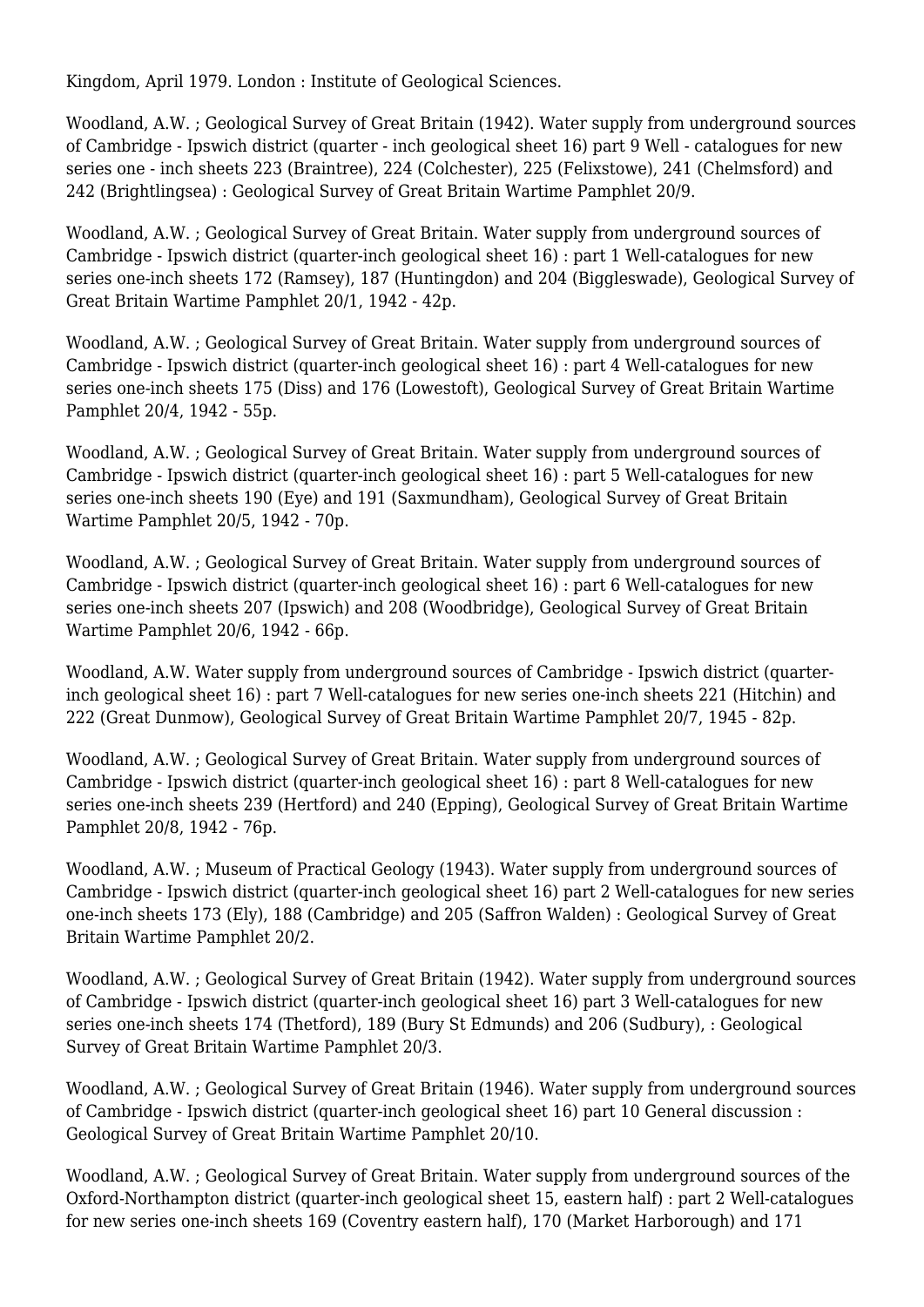(Kettering), Geological Survey of Great Britain Wartime Pamphlet 4/2, 1940 - 18p.

Woodland, A.W. Water supply from underground sources of the Oxford-Northampton district (quarter-inch geological sheet 15, eastern half) : part 2 Well-catalogues for new series one-inch sheets 169 eastern half (Hinckley), 170 (Market Harborough) and 171 (Kettering), Geological Survey of Great Britain Wartime Pamphlet 4/2, 1942 - 22p. 2nd ed.

Woodland, A.W. ; Geological Survey of Great Britain. Water supply from underground sources of the Oxford-Northampton district (quarter-inch geological sheet 15, eastern half) : part 6 Well-catalogues for new series one-inch sheets 236 (Witney eastern half), 237 (Thame) and 238 (Aylesbury), Geological Survey of Great Britain Wartime Pamphlet 4/6, 1940 - 37p.

Woodland, A.W. (1942). Water supply from underground sources of the Oxford-Northampton district (quarter-inch geological sheet 15, eastern half) : part 1 General discussion, Geological Survey of Great Britain Wartime Pamphlet, 4/1. 2nd ed.

Woodland, A.W. (1943). Water supply from underground sources of the Oxford-Northampton district (quarter-inch geological sheet 15, eastern half) : part 5 Well-catalogues for new series one-inch sheets 218 eastern half (Bloxham), 219 (Buckingham) and 220 (Leighton Buzzard), Geological Survey of Great Britain Wartime Pamphlet 4/5. 2nd ed.

Woodland, A.W. ; Geological Survey of Great Britain (1940). Water supply from underground sources of the Oxford-Northampton district (quarter-inch geological sheet 15, eastern half) part 1 General discussion : Geological Survey of Great Britain Wartime Pamphlet 4/1.

Woodland, A.W. ; Geological Survey of Great Britain (1940). Water supply from underground sources of the Oxford-Northampton district (quarter-inch geological sheet 15, eastern half) part 4 Wellcatalogues for new series one-inch sheets 201 (Banbury eastern half), 202 (Towcester) and 203 (Bedford) : Geological Survey of Great Britain Wartime Pamphlet 4/4.

Woodland, A.W. (1942). Water supply from underground sources of the Oxford-Northampton district (quarter-inch geological sheet 15, eastern half). Part 3, Well-catalogues for new series one-inch sheets 184 eastern half (Rugby), 185 (Northampton) and 186 (Wellingborough) : Geological Survey of Great Britain Wartime Pamphlet No 4 part 3. 2nd ed.

Woodland, A.W. (1942). Water supply from underground sources of the Oxford-Northampton district (quarter-inch geological sheet 15, eastern half). Part 4, Well-catalogues for new series one-inch sheets 201 eastern half (Banbury), 202 (Towcester) and 203 (Bedford) : Geological Survey of Great Britain Wartime Pamphlet No 4 part 4. 2nd ed.

Woodland, A.W. ; Geological Survey of Great Britain (1940). Water supply from underground sources of the Oxford-Northampton district (quarter-inch geological sheet 15, eastern half). Part 5 Wellcatalogues for new series one-inch sheets 218 (Chipping Norton eastern half), 219 (Buckingham) and 220 (Leighton Buzzard) : Geological Survey of Great Britain Wartime Pamphlet No 4 part 5.

Woodland, A.W. (1942). Water supply from underground sources of the Oxford-Northampton district (quarter-inch geological sheet 15, eastern half). Part 6, Well-catalogues for new series one-inch sheets 236 eastern half (Oxford), 237 (Thame) and 238 (Aylesbury) : Geological Survey of Great Britain Wartime Pamphlet No 4 part 6. 2nd ed.

# **External publications**

Watt Committee on Energy ; Archer, A.A. ; Woodland, A.W. ; Crockett, R.N. (1981). Assessment of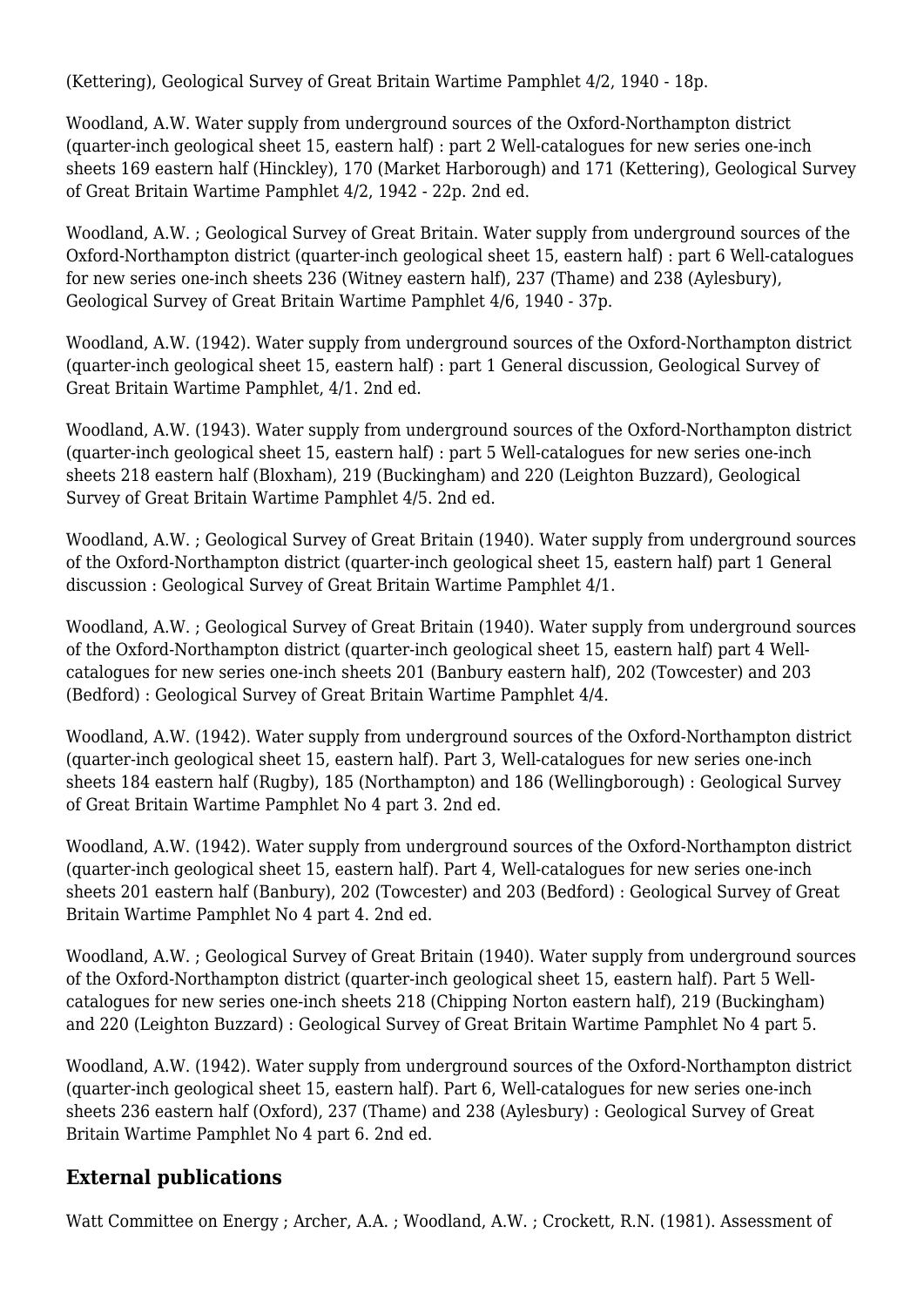energy resources. (Watt Committee on Energy Report no.9). London : Watt Committee on Energy.

Wood, A. ; Woodland, A.W. Borehole at Mochras, west of Llanbedr, Merionethshire. Nature 219(5161) 1968 p.1352-1354.

Woodland, A.W. ; Highley, D.E. Britain's industrial minerals: their geological framework, their production today, and some aspects of their development. R.S.Fleming (ed), Proceedings of the first 'Industrial Minerals' International Congress, London, 8-9 July 1974. London: Metal Bulletin p.2-11.

Woodland, A.W. The buried tunnel-valleys of East Anglia. Proceedings of the Yorkshire Geological Society 37(4) 1970 p.521-578.

Francis, E.H. ; Woodland, A.W. The Carboniferous Period. W.B.Harland, A.G.Smith & B.Wilcock (ed), 1964, The Phanerozoic time-scale: a symposium. London:Geological Society of London (Special Publication no.1) p.221-232.

Harland, W.B. ; Ramsbottom, W.H.C. ; Stubblefield, C.J. ; Woodland, A.W. ; Geological Society of London. Stratigraphy Committee. A concise guide to stratigraphical procedure. Journal of the Geological Society of London 128(3) 1972 p.295-305.

Woodland, A.W. The exploration for petroleum and natural gas around the British Isles. Proceedings of the 28th Annual Session of the Ceylon Association for the Advancement of Science part 2 p.193-208.

Woodland, A.W. Field geology and the civil engineer. Proceedings of the Yorkshire Geological Society 36(4) 1968 p.531-578.

Woodland, A.W. Field geology and the engineer : abstract. Proceedings of the Geological Society of London no.1637 1967 p.33-34.

Woodland, A.W. Geological maps in a changing Britain. British Association for the Advancement of Science Meeting (Swansea: 1971). London: The Association p.37-55.

Woodland, A.W. (1969). Geological report on the Aberfan tip disaster of October 21st, 1966. A selection of technical reports submitted to the Aberfan Tribunal ; A selection of technical reports submitted to the Aberfan Tribunal / [by Great Britain. Welsh Office, & Tribunal appointed to inquire into the disaster at Aberfan on October 21st, 1966. London : HMSO, 1969. p. 119-145 (1969) ; p. 119-145.

Woodland, A.W. Geology in Government; its growing responsibilities under environmental stress. Proceedings of the 28th Annual Session of the Ceylon Association for the Advancement of Science part 2 p.175-192.

Holland, C.H. ; Kent, P.E. ; Ramsbottom, W.H.C. ; Stubblefield, C.J. ; Woodland, A.W. (1978). A guide to stratigraphical procedure. 1st. (Geological Society of London Special Report; no.11). London : Geological Society of London.

Woodland, A.W. ; International Geological Congress. The manganese deposits of Great Britain. J.G.Reyna (ed), 1956, Symposium Sobre Yacimientos de Manganeso [20th IGC] tomo V: Europa. Mexico:[The Congress] p.197-218.

Woodland, A.W. A map of part of Suffolk. Proceedings of the Geological Society of London no.1408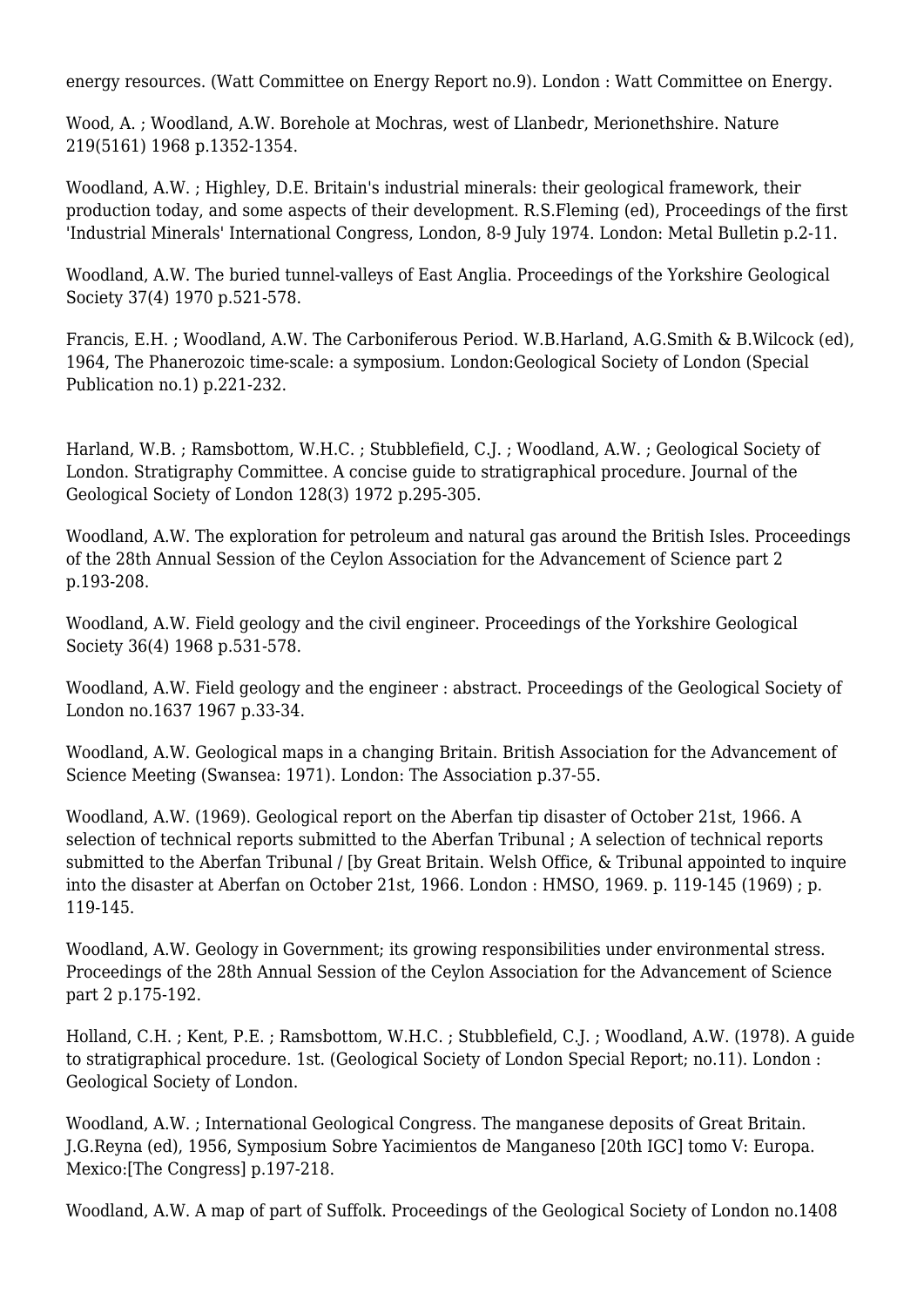1944 p.14.

Woodland, A.W. ; Institute of Geological Sciences. The mineral exploration programmes of the Institute of Geological Sciences. Access 1979 p.11-15.

Fearnsides, W.G. ; Butler, A.J. ; Greenly, E. ; King, W.B.R. ; Pocock, R.W. ; Shirley, J. ; Woodland, A.W. ; Stubblefield, C.J. ; International Geological Congress (1948). North Wales and Shropshire. guide to excursions C.6 of the 18th IGC (1948).

Hollingworth, S.E. ; Taylor, J.H. ; Evans, W.D. ; Kellaway, G.A. ; Welch, F.B.A. ; Wilson, V. ; Woodland, A.W. (1951). The Northampton Sand Ironstone: stratigraphy, structure and reserves. (Memoir (Economic) Geological Survey of GB; 1951). London : HMSO.

Woodland, A.W. On an occurrence of sponge spicules in a deposit of Arenig age in the Rhiw district (Caernarvonshire). Proceedings of the Geologists' Association 50(2) 1939 p.223-226.

Woodland, A.W. The petrography and petrology of the Lower Cambrian manganese ore of west Merionethshire. Quarterly Journal of the Geological Society of London 95(1) 1939 p.1-35.

Woodland, A.W. The petrography and petrology of the Manganese ore of the Rhiw district (Carnarvonshire). Proceedings of the Geologists' Association 50(2) 1939 p.205-222.

Woodland, A.W. ; British Geological Survey ; Geological Society of London ; Institute of Petroleum ; Conference on the Petroleum Geology of the Continental Shelf of North-West Europe (1975). Petroleum and the continental shelf of north-west Europe. Vol.1 Geology [proceedings of a conference organized jointly by the Geological Society of London, the Institute of Geological Sciences ... and others, held London, November 25-29, 1974]. Barking : Applied Science Publishers [for] the Institute of Petroleum.

Conference on the Petroleum Geology of the Continental Shelf of North-West Europe ; Illing, L.V. ; Hobson, G.D. ; Woodland, A.W. ; Institute of Petroleum ; British Geological Survey ; Geological Society of London ; Petroleum Exploration Society of Great Britain (1981). Petroleum geology of the continental shelf of north-west Europe : proceedings of the second Conference on Petroleum Geology organized by the Institute of Petroleum and held in London, 4-6 March 1980. London : Heyden, on behalf of the Institute of Petroleum.

Woodland, A.W. Petrological studies in the Harlech Grit Series of Merionethshire: I Metamorphic changes in the mudstones of the Manganese Shale group. Geological Magazine 75(890) 1938 p.366-382.

Woodland, A.W. Petrological studies in the Harlech Grit Series of Merionethshire: II The petrography and petrology of some of the grits, . Geological Magazine 75(892) 1938 p.440-454.

Woodland, A.W. Petrological studies in the Harlech Grit Series of Merionethshire: III The development of pyrite in the grits and mudstones. Geological Magazine 75(894) 1938 p.529-539.

Woodland, A.W. ; Institute of Geological Sciences (1974). Recent graduate recruitment patterns in the Institute of Geological Sciences (I.G.S.) : Geological Society, Miscellaneous Paper 1, 1974 21-29 : ill. (1974).

Woodland, A.W. (1978). Report on a visit to Malawi, Kenya, Ethiopia and Egypt - 24 Nov - 11 Dec 1978. British Geological Survey.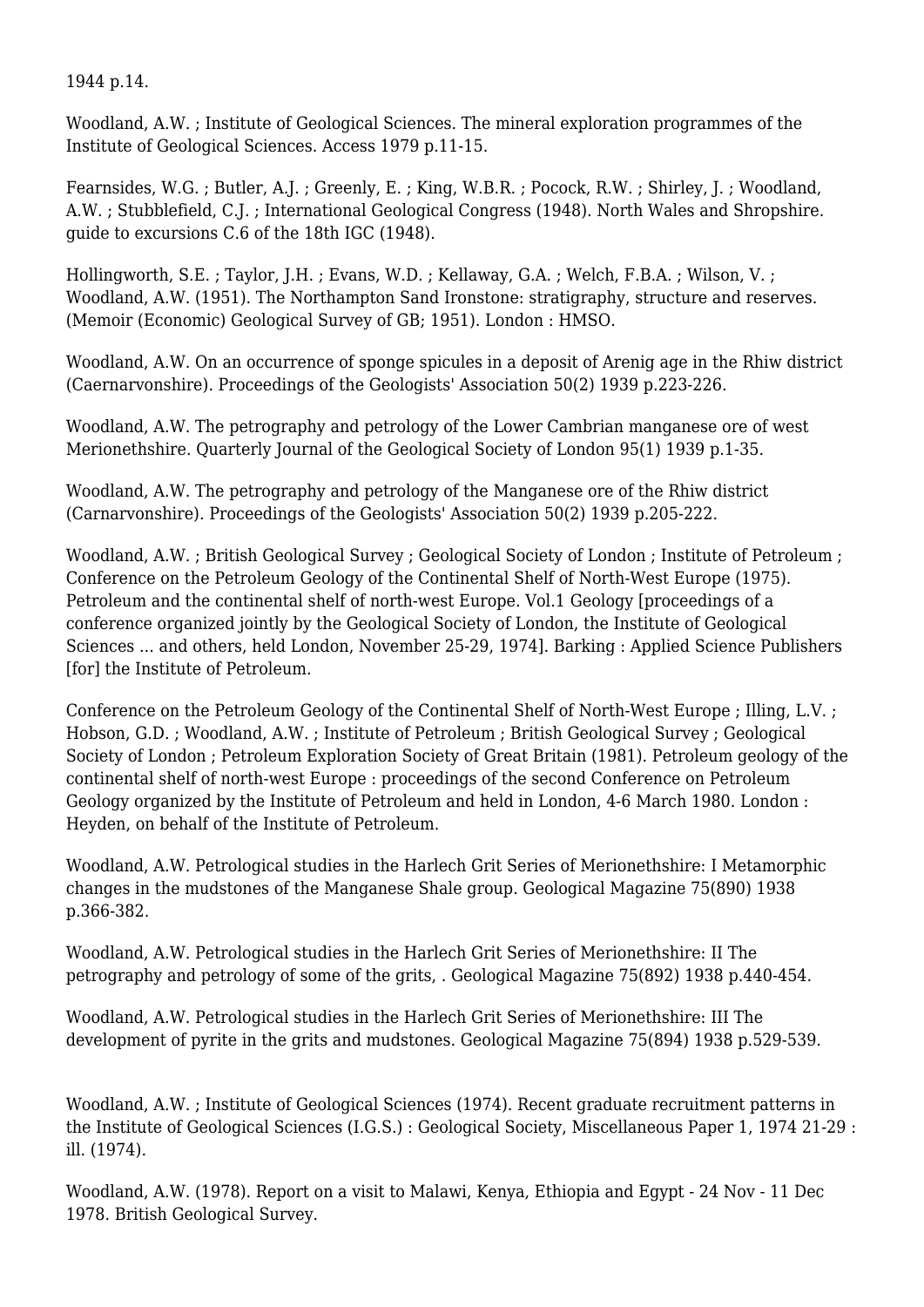Woodland, A.W. The role of the Geologist : [abstract]. a the State geologist, Journal of the Geological Society of London 129(3) 1973 p.325-326.

Moore, L.R. ; Woodland, A.W. The sequence and structure of the southern portion of the east crop of the South Wales Coalfield : [with discussion]. Quarterly Journal of the Geological Society of London 103(4) 1947 p.261-300.

Woodland, A.W. ; Landslides in the South Wales coalfield. The South Wales coalfield : an introduction to its geology and landslips. Landslides in the South Wales coalfield, proceedings, symposium, Polytechnic of Wales, 1st to 3rd April, 1985, editor C.S. Morgan Pontypridd, Polytechnic of Wales, 1985 p9-17, IN: Landslides in the South Wales coalfield, proceedings, symposium, Polytechnic of Wales, 1st to 3rd April, 1985, editor C.S. Morgan Pontypridd, Polytechnic of Wales, 1985 p9-17.

Owen, T.R. ; Evans, W.B. ; Ramsbottom, W.H.C. ; Squirrell, H.C. ; Woodland, A.W. South Wales: excursion 2. Compte Rendu Sixieme Congres International de Stratigraphie et de Geologie du Carbonifere (Sheffield: 1967) vol.4 p.1669-1698.

Woodland, A.W. Spessartine in the Cambrian Manganese ore of Merionethshire : correspondence. Geological Magazine 72(8) 1939 p.384.

# **BGS archives**

| <b>Ref No</b>            | <b>Title</b>                  | <b>Description</b>                                                                                                                                                                                                                                                                                                                                                                                                                                                                                                                                                                                                                                                                                                                                                                                                                                                                            |
|--------------------------|-------------------------------|-----------------------------------------------------------------------------------------------------------------------------------------------------------------------------------------------------------------------------------------------------------------------------------------------------------------------------------------------------------------------------------------------------------------------------------------------------------------------------------------------------------------------------------------------------------------------------------------------------------------------------------------------------------------------------------------------------------------------------------------------------------------------------------------------------------------------------------------------------------------------------------------------|
| GSM/GX/Z/483 Woodland, A |                               |                                                                                                                                                                                                                                                                                                                                                                                                                                                                                                                                                                                                                                                                                                                                                                                                                                                                                               |
| IGS/DR/Wd                | Austin<br>William<br>Woodland | Woodland was born on 4 April 1914 in the mining village of Mountain<br>Ash, Mid-Glamorgan. He won a scholarship to the University of<br>Wales, Aberystwyth where he was awarded first-class honours in<br>geology in 1934 and a PhD in 1937 following which he was appointed<br>to an assistant lectureship at Manchester University and then a<br>lectureship at Queen's University, Belfast. He joined the Geological<br>Survey of Great Britain in 1939. He was promoted to District<br>Geologist for Yorkshire and the East Midlands in 1957, moved to<br>North West England in 1960 and became Assistant director, Northern<br>England in 1962. In 1966-67 he was the geological assessor for the<br>Aberfan Disaster Tribunal. Woodland was appointed deputy director<br>in 1971 and Director in 1976. He retired in 1979 and died on 9<br>November 1990. He was awarded a CBE in 1975. |

# **Austin William Woodland as Director of the Survey**

**Extract from: From: Wilson, H.E. Down to earth - one hundred and fifty years of the British Geological Survey. Edinburgh:Scottish Academic Press, 1985. [In all directions: developments under Sir Henry's fourteen successors In all directions: developments under Sir Henry's fourteen successors]**

Dunham was succeeded in 1976 by Austin Woodland who had been Deputy Director since 1971. Woodland was a traditional field geologist who had spent many of his early years mapping the South Wales Coalfield and whose evidence was important in the enquiry into the Aberfan disaster in the sixties. He was not wholly sympathetic with some of the directions in which the Institute had expanded over the previous decade and left NERC headquarters in no doubt about his views.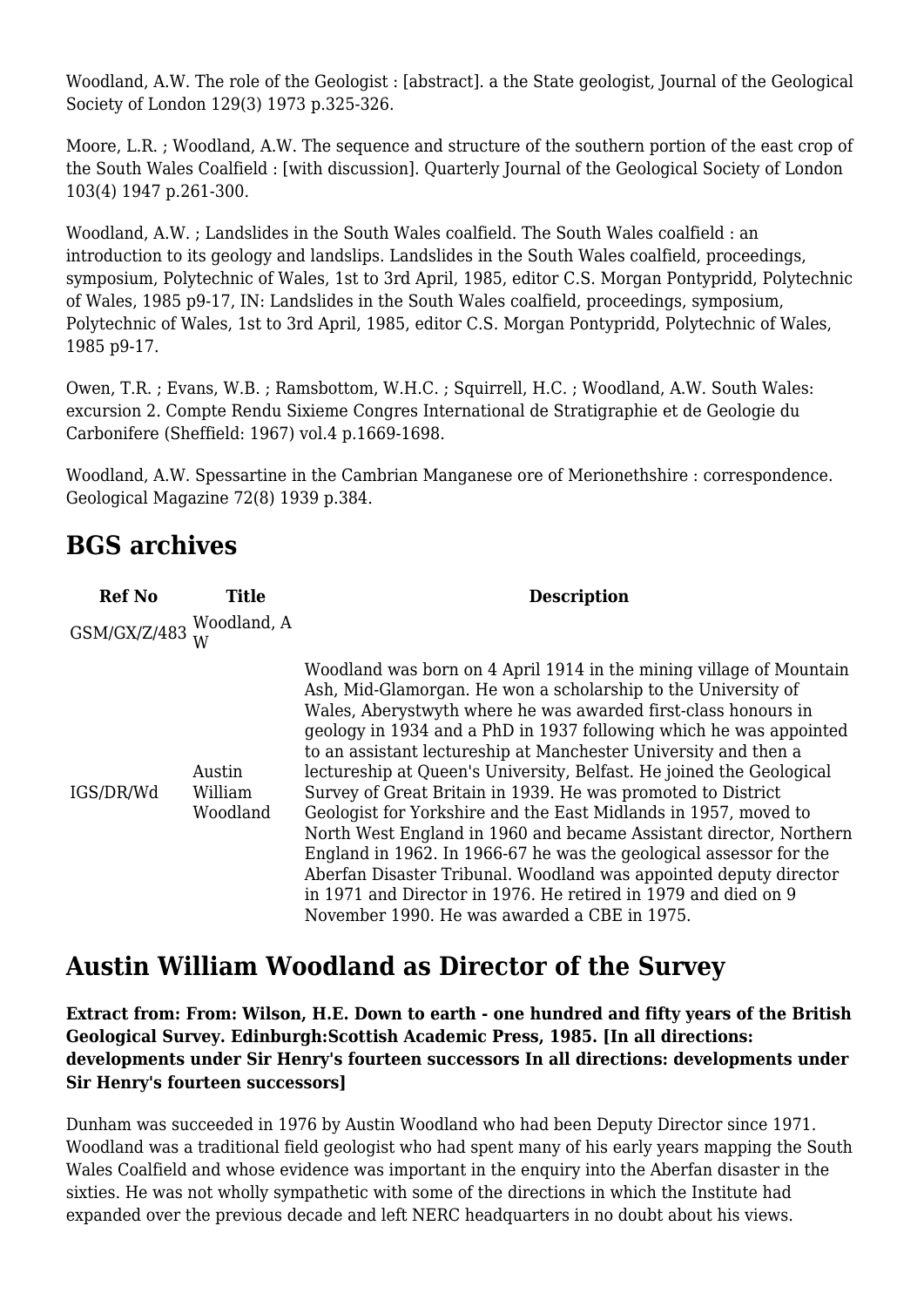Woodland felt strongly that those parts of I.G.S. output which were of most value to the national geological archive were the traditional publications of the Field Survey — the maps and memoirs which will always be of value to the engineers, miners and planners of Britain. His main effort during his directorship was to maintain this base against the attacks on traditional mapping by a NERC increasingly obsessed by repayment work. The 'Consortium' of Departments funding the Geological Survey of Great Britain was maintained during his term in office and he was able to keep the field programme at a steady level. The relentless pressure for more contract work continued, however, and this process reached its nadir in the late 1970s when over 80% of the work carried out by the Institute was commissioned.

Perhaps Woodland's major organizational bequest was the Deep Geology Unit, established in 1977. It was funded from the scanty 'Science Vote' and made up of geologists and geophysicists transferred from existing units and recruited because of theirexperience in fundamental research. The intention was to have a multi-disciplinary group which would exploit the increasing flow of data on hydrocarbon exploration held by I.G.S. on behalf of the Department of Energy, and employ the expertise of such units as Global Seismology, Geomagnetism and Metalliferous Minerals and Applied Geochemistry in the study of the deep structure of the United Kingdom, with particular regard to hydrocarbon, geothermal and metallic mineral potential.

The new unit has been notably successful under its successive heads, W A Read and Alf Whittaker with perhaps too large a proportion of its work commissioned by the Department of Energy. Though this work was of high quality it was based on confidential information and could not be published immediately, with the result that the excellent research efforts of the staff were not publicised. In 1983 the restructuring of the organisation divided the unit into two groups, responsible to two different Programme Directors, and its full potential has yet to be seen.

One of the most traumatic events of Woodland's Directorate was the sudden death in office of Bill Bullerwell late in 1977. Bullerwell had been the first geophysicist in the organisation, the first Chief Geophysicist and the successor as Deputy Director in 1976 to Steve Buchan. He was a man with a profound knowledge of the organisation and his departure was a significant loss at a crucial period. He was succeeded as Deputy Director by Peter Sabine, formerly Petrographer and latterly Head of the Geochemistry Division.

The formation in 1977 of the Deep Geology Unit occasioned yet another regrouping, for it was joined in a new Special Surveys Division by the Metalliferous Minerals and Applied Geochemistry Unit, Industrial Minerals Assessment Unit and Engineering Geology Unit.

In 1979 Woodland was succeeded as Director by Professor George Malcolm Brown, a distinguished geochemist who had been head of the Geology Department at Durham University — the third postwar Directoral appointment from outside the organisation.

There was a period of organisational stability until 1982, when the post of Chief Geophysicist, in abeyance since the death of Bullerwell in 1977, was revived and a new Geophysics Division appeared, with the disappearance of the Special Surveys Division, the component units of which were dispersed into other divisions, including a new 'Environmental and Deep Geology' Division.

In 1983 a second Deputy Director, George Innes Lumsden, hitherto Assistant Director in Scotland, was appointed and at the end of the year the whole concept of Divisional organisation disappeared with the introduction of a system of 'matrix management', planned to be flexible 'in response to changes in emphasis of the science and in the character of the Institute's programmes'.

Under the Director and his two Deputies (the only titles remaining from the past), four Programme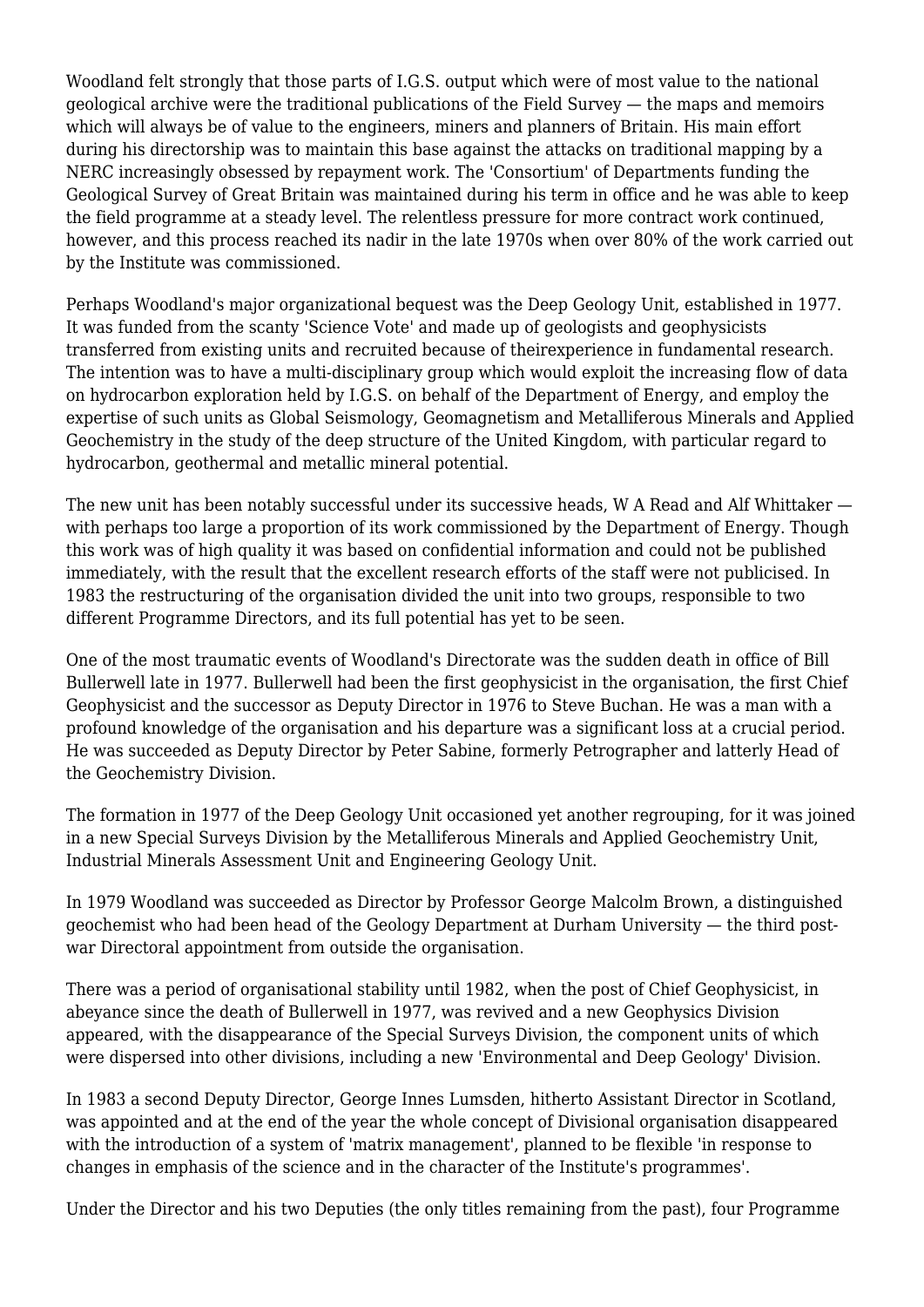Directors, three Chief Scientists, and a Head of Information and Central Services are responsible for the activities of the British Geological Survey, as the organisation was renamed on 1 January 1984.

The Chief Geologist, Chief Geochemist and Chief Geophysicist are responsible for overall standards in their subjects, for career management of the staff and for special research groups, while the Programme Directors control Regional Geological Surveys and similar field-orientated programmes on land in the UK, work on the Continental Shelf and overseas. Individual programmes are led by Programme Managers or Group Managers who may be SPSOs or PSOs.

The evolution of this system was a protracted process with, one must assume, a good deal of infighting among the Assistant Directors. It also produced a degree of interference from NERC headquarters which exceeded even their usual norm and this they compounded by their financial stringency. The result is a period of disillusionment and low morale among all levels of staff which must have no equal save, perhaps, in the last years of the Geikie regime. No Director in the whole history of the Survey can have had such a thankless and frustrating period in office as Malcolm Brown, most of whose hopes and expectations have, up to the time of writing in late 1984, been inhibited by the constraints of outside control.

Retrieved from ['http://earthwise.bgs.ac.uk/index.php?title=Austin\\_William\\_Woodland&oldid=49560](http://earthwise.bgs.ac.uk/index.php?title=Austin_William_Woodland&oldid=49560)' [Category](http://earthwise.bgs.ac.uk/index.php/Special:Categories):

[Pioneers of the British Geological Survey](http://earthwise.bgs.ac.uk/index.php/Category:Pioneers_of_the_British_Geological_Survey)

# **Navigation menu**

#### **Personal tools**

- Not logged in
- [Talk](http://earthwise.bgs.ac.uk/index.php/Special:MyTalk)
- [Contributions](http://earthwise.bgs.ac.uk/index.php/Special:MyContributions)
- [Log in](http://earthwise.bgs.ac.uk/index.php?title=Special:UserLogin&returnto=Austin+William+Woodland&returntoquery=action%3Dmpdf)
- [Request account](http://earthwise.bgs.ac.uk/index.php/Special:RequestAccount)

#### **Namespaces**

- [Page](http://earthwise.bgs.ac.uk/index.php/Austin_William_Woodland)
- [Discussion](http://earthwise.bgs.ac.uk/index.php?title=Talk:Austin_William_Woodland&action=edit&redlink=1)

 $\overline{\phantom{a}}$ 

# **Variants**

#### **Views**

- [Read](http://earthwise.bgs.ac.uk/index.php/Austin_William_Woodland)
- [Edit](http://earthwise.bgs.ac.uk/index.php?title=Austin_William_Woodland&action=edit)
- [View history](http://earthwise.bgs.ac.uk/index.php?title=Austin_William_Woodland&action=history)
- [PDF Export](http://earthwise.bgs.ac.uk/index.php?title=Austin_William_Woodland&action=mpdf)